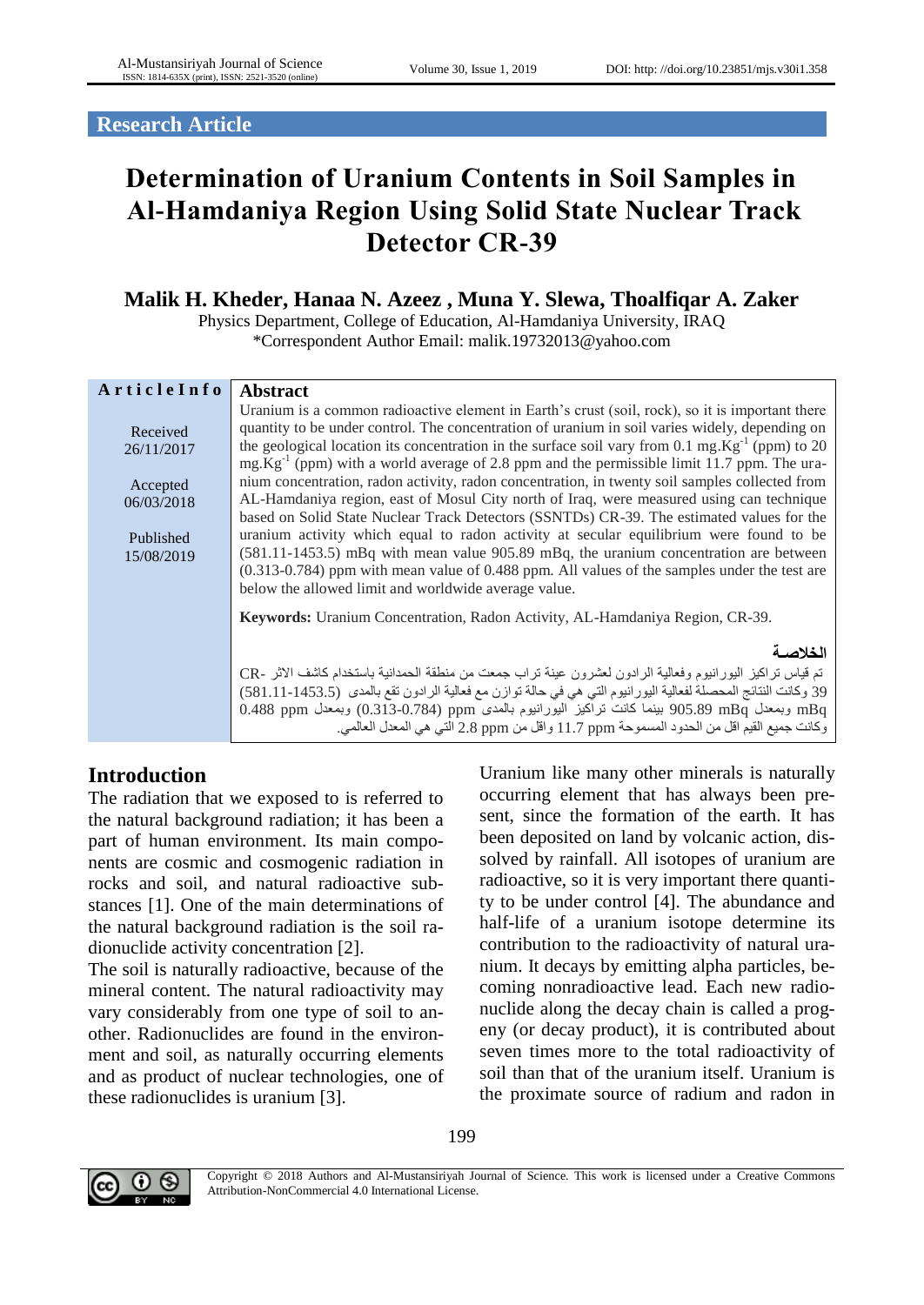the soil and rocks. Radon a progeny of uranium, is one of the largest contributors to our background radiation. Radon is a gas, so can escape from the ground. We are exposed to various concentrations of radon depending on a number of factors, including the amount of uranium in the soil [\[5\].](#page-4-4)

Uranium accumulated in humans may have a dual effect due to its chemical and radioactive properties. High intake of uranium and its decay products may lead to harmful effects in human beings [\[6\].](#page-4-5) An exposure of about 0.1  $mg.Kg^{-1}$  of body weight of soluble natural uranium results in transient chemical damage to the kidneys [\[7\].](#page-4-6) The concentration of uranium in soil varies widely. Depending on the geological location, its concentration in the surface soil vary from 0.1 mg. $Kg^{-1}$  to 20 mg. $Kg^{-1}$  with a world average of 2.8 mg. Kg<sup>-1</sup>(specific activity 35 Bq/Kg) [\[8\],](#page-4-7) and the allowed limit 11.7 ppm [\[10\]](#page-4-8) .

CR-39 (The plastic SSNTD) detector was used to find the concentration of uranium in the soil. Because of the advantage of its high sensitivity, efficiency, ease and accuracy in determining the emitting elements of the alpha particles even if the concentration is very small. These tracks observed by microscope after enlargement by etching process [\[12\].](#page-4-9)

The aim of this research was to determine uranium concentration in twenty soil samples from AL-Hamdaniya region. The measurement of uranium concentration is necessary to investigate the concentration in causing various diseases, especially cancer.

#### **Materials and Methodology**

Uranium dosimeter techniques were used, the measurements were made with solid-state nuclear track detector (SSNTD) technique as shown in Figure 1.

Each cup container is 7cm heights and 6.5cm in diameter and contains  $(1 \times 1)$  cm square of CR-39 nuclear track detector fixed with double-sided adhesive tape to the bottom of cover of the cup. The CR-39 detector was capable of detecting alpha particles of all energies emitted from radon and its daughters. Some of alpha particles reach the detector and leave tracks.

The number of tracks is proportional to the average radon concentration.



Figure 1: A schematic diagram of the sealed-can technique in soil sample.

Twenty soil samples were collected from various locations of AL-Hamdaniya region. These samples milled, dried, crushed, sieved by 2 mm mesh, 150 gm of each sample was placed inside a plastic cylindrical container (uranium dosimeter) facing a CR-39 track detector. The distance between the sample surface to the detector is 4 cm and the sample height is 3cm, then closed for a period of 90 days (from 10 March 2017 to 8 June 2017).

After 90 days the detectors are removed and etched by NaOH at normality 6.25 N and heat 70 ºC in water bath to reveal the tracks. The detectors were washed and dried, tracks were counted using a microscope at a magnification of 400x.

The track densities were measured using the following equation [\[14\]:](#page-4-10)

$$
\rho = \frac{\sum_{i} N_i}{nA} \tag{1}
$$

Where: A is the area of the field of view,  $N_i$  is the total number of tracks and  $n$  is the total number of fields of views .

The radon concentration in air space  $C_{Rn}(\text{Bq/m}^3)$  is related to the track density  $\rho(\text{in}$  $\text{track/cm}^2$ ) and the exposure time T(in day) by the formula [\[15\]](#page-4-11) :

$$
\rho = K C_{Rn} T \tag{2}
$$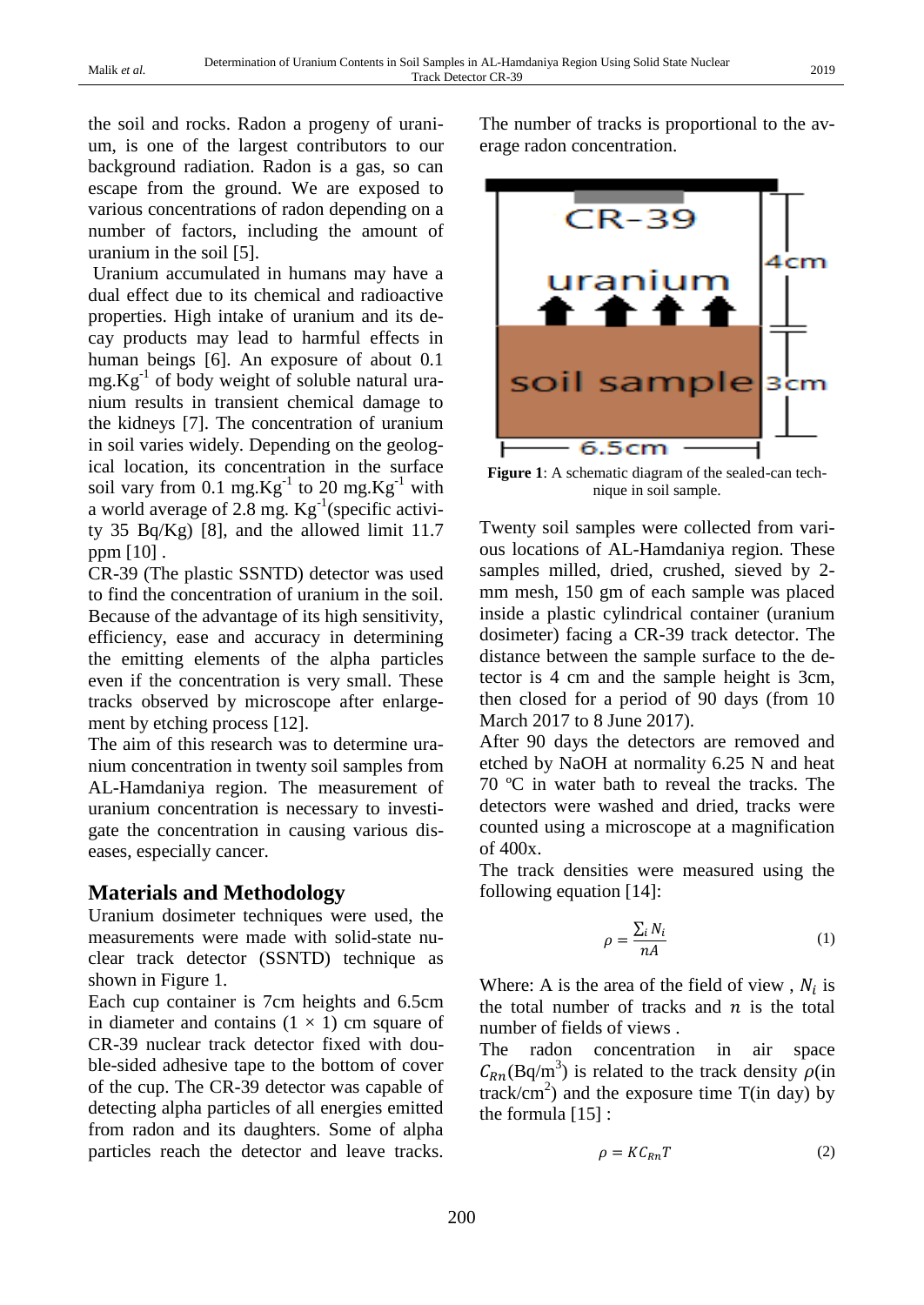Where K is the sensitivity or calibration factor of CR-39 its value  $(2.758 \times 10^{-2} \text{ Traks. cm}^{-2})$ .  $day^{-1}$  / Bq.m<sup>-3</sup>) given by ref. [\[16\].](#page-4-12)

Radon Rn concentration in the samples calculated by using the relation [\[17\]](#page-4-13)

$$
C_s = \lambda_{Rn} C_{Rn} H T / L \tag{3}
$$

Where  $C_s$  Radon concentration in the samples  $(Bq/m<sup>3</sup>)$ ,  $C_{Rn}$  Radon concentration in air space (Bq/m<sup>3</sup>),  $\lambda_{Rn}$  decay constant for radon (0.1814)  $day^{-1}$ ), H height of air space in the can  $(4 \text{ cm})$ , T exposure time (90 day), L thickness of the sample in the can  $(3cm)$ .

The activity of radon in the sample  $(A_{Rn})$  could be determined through relation [\[19\]:](#page-4-14)

$$
A_{Rn} = C_s V \tag{4}
$$

Where  $A_{Rn}$  activity of radon, V the volume of sample  $(V = \pi r^2 L) = 99.5 \text{ X } 10^{-6} \text{ m}^3$ , r is can radius.

Uranium concentration can be determined through the activity of radon by the number of atoms of radon  $N_{Rn}$  using the relation [\[20\]:](#page-4-15)

$$
A_{Rn} = \lambda_{Rn} N_{Rn} \tag{5}
$$

And by using the equation of secular equilibrium (activity of uranium equal activity of radon) one can determine the number of atoms of uranium  $N_U$  in the samples [\[21\]:](#page-4-16)

$$
\lambda_U N_U = \lambda_{Rn} N_{Rn} \tag{6}
$$

Where  $\lambda_U$  is decay constant of uranium (4.883)  $X 10^{-18}$  sec<sup>-1</sup>), then the weight of uranium in the samples could be calculated from [\[23\]:](#page-5-0)

$$
W_U = N_U A t_U / N_{avo.} \tag{7}
$$

Where  $At<sub>U</sub>$  uranium mass number <sup>238</sup>U,  $N_{\alpha\nu\rho}$ . Avogadro number (6.02 X  $10^{23}$  atom / mol) Uranium concentration then can be calculated by:

$$
C_U = W_U / W_s \tag{8}
$$

Where  $C_{U}$  uranium concentration in (ppm),  $W_{S}$ mass of samples which is used in gram (150 gm).

#### **Results and Discussion**

The results of the track density, radon concentration, and uranium activity, uranium weight in sample, uranium concentration, for twenty soil samples are presented in Table 1.

The calculated values for radon concentration in soil samples are in the range (5840.3- 14608.5) Bq/m<sup>3</sup> with mean value of 9104.52  $Bq/m<sup>3</sup>$ , the radon activity were found vary between (581.11-1453.5) mBq with mean value 905.89 mBq which equal to specific activity of 6.04 Bq/Kg by dividing activity on sample mass in Kg (0.150 Kg), the uranium concentration (0.313-0.784) ppm with mean 0.488 ppm. Where the min values found in the sample no.21 Al-Hamdaniya apartments and max values in sample no.2 Karamlis apartments, All values of the samples under the test are below of allowed limit 11.7 ppm, and world average value 2.8 ppm. In (Table 2), compression with some other measurements in Iraq, show that the estimated results are less than these measurements, the area under study is safe for life from uranium concentrations.

Figure 2 the variation of the values of the uranium concentration in the samples, its vary from one sample to another due to uranium content in sample.

In Figure 3 a good positive correlation (1.00) has been obtained between the uranium concentration and the radon concentration in soil samples. It is indicate that the radon concentration will increase as the content of uranium increased.



Copyright © 2018 Authors and Al-Mustansiriyah Journal of Science. This work is licensed under a Creative Commons Attribution-NonCommercial 4.0 International License.

201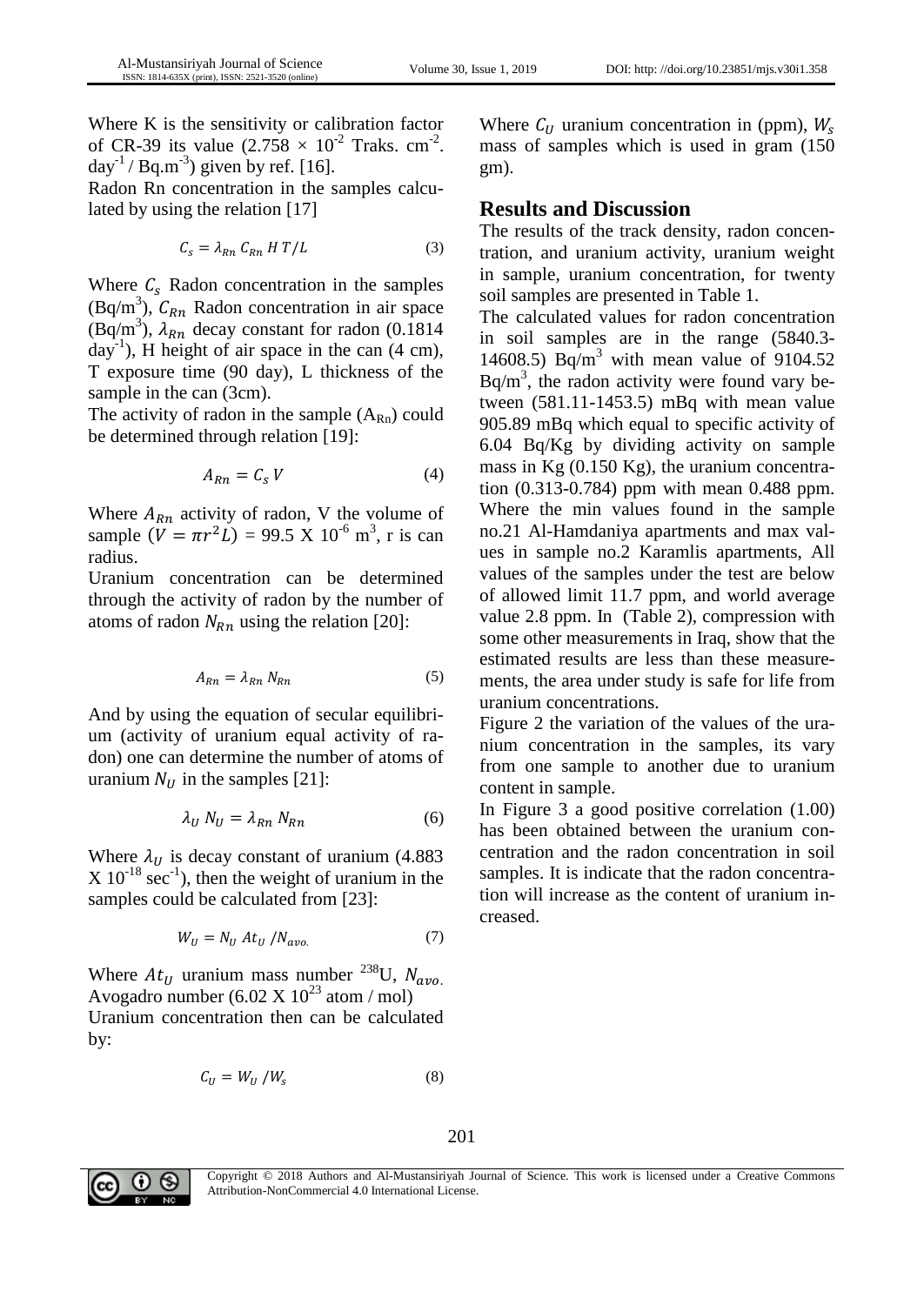| S.               | Location                 | $\textit{Track/cm}^2$ | concentration in son samples.<br>$\frac{C_S}{Bq/m^3}$ | $AU=A_{Ra}mBq$ | $WU X10^{-6}$<br>gm | $C_U$<br>ppm |
|------------------|--------------------------|-----------------------|-------------------------------------------------------|----------------|---------------------|--------------|
| 1.               | Hamdaniya aprtments      | 666                   | 5840.3                                                | 581.11         | 47.04               | 0.313        |
| 2.               | Sanhareeb Q.             | 760                   | 6663.1                                                | 662.97         | 53.67               | 0.357        |
| $\overline{3}$ . | Gazino Onil              | 893                   | 7829.9                                                | 779.07         | 63.07               | 0.420        |
| 4.               | ALShuhadaa Q.            | 840                   | 7366.2                                                | 732.93         | 59.34               | 0.395        |
| 5.               | Akad O                   | 933                   | 8180.4                                                | 813.95         | 65.90               | 0.439        |
| 6.               | ALMuaalamin Q.           | 1466                  | 12856.1                                               | 1279.2         | 103.56              | 0.690        |
| 7.               | Sumer Q.                 | 1333                  | 11689.4                                               | 1163.1         | 94.16               | 0.627        |
| 8.               | Ashor Q.                 | 1213                  | 10635.8                                               | 1058.2         | 85.67               | 0.571        |
| 9.               | Musa Q.                  | 866                   | 7592.6                                                | 755.46         | 61.16               | 0.407        |
| 10.              | Simenir                  | 960                   | 8417.6                                                | 837.55         | 67.81               | 0.452        |
| 11.              | Nvertaya                 | 906                   | 7943.1                                                | 790.33         | 63.98               | 0.426        |
| 12.              | Kalih Q.                 | 826                   | 7242.2                                                | 720.60         | 58.34               | 0.389        |
| 13.              | Industrial area          | 800                   | 7013.6                                                | 697.85         | 56.50               | 0.376        |
| 14.              | AL-Baath Q.              | 1200                  | 10522.6                                               | 1047           | 84.76               | 0.565        |
| 15.              | AL-Wahda Q.              | 946.6                 | 8300.1                                                | 825.86         | 66.86               | 0.445        |
| 16.              | <b>Municipal Nursery</b> | 1133                  | 9934.9                                                | 988.52         | 80.03               | 0.533        |
| 17.              | Saint Barbara            | 1000                  | 8768.1                                                | 872.42         | 70.63               | 0.470        |
| 18.              | Eastern Karamlis         | 1266                  | 11101.6                                               | 1104.6         | 89.43               | 0.596        |
| 19.              | Karamlis Apartments      | 1666                  | 14608.5                                               | 1453.5         | 117.68              | 0.784        |
| 20.              | Garden of Karamlis       | 1093                  | 9584.4                                                | 953.64         | 77.21               | 0.514        |
|                  | Min                      | 666                   | 5840.3                                                | 581.11         | 47.04               | 0.313        |
|                  | <b>Max</b>               | 1666                  | 14608.5                                               | 1453.5         | 117.68              | 0.784        |
|                  | <b>Mean</b>              | 1038                  | 9104.52                                               | 905.89         | 73.34               | 0.488        |

| Table 1: Results of the track density, radon concentration, and uranium activity, uranium weight in sample, uranium |  |  |  |  |  |
|---------------------------------------------------------------------------------------------------------------------|--|--|--|--|--|
| concentration in soil samples.                                                                                      |  |  |  |  |  |

**Table 2:** Compression with recent measurements in Iraq

| N  | <b>Researcher</b> | <b>Location</b>            | Uranium concentration (ppm) |            |             |  |
|----|-------------------|----------------------------|-----------------------------|------------|-------------|--|
|    |                   |                            | Min                         | <b>Max</b> | <b>Mean</b> |  |
|    | Present work      | AL-Hamdaniya-Mosul-Iraq    | 0.313                       | 0.784      | 0.488       |  |
| 2. | 2014 ref. [24]    | Al-Najaf - Iraq            | 0.093558                    | 0.184325   |             |  |
| 3. | 2013 ref. [25]    | Jalawla'a city-Diyala-Iraq | 0.719                       | 1.280      |             |  |
| 4. | 2016 ref. [11]    | Tuwaitha - Baghdad - Iraq  | 1.07                        | 4.20       | 2.40        |  |
|    | 2015 ref. [26]    | Sulaimani - Iraq           | 1.253                       | 18.225     | 6.029       |  |





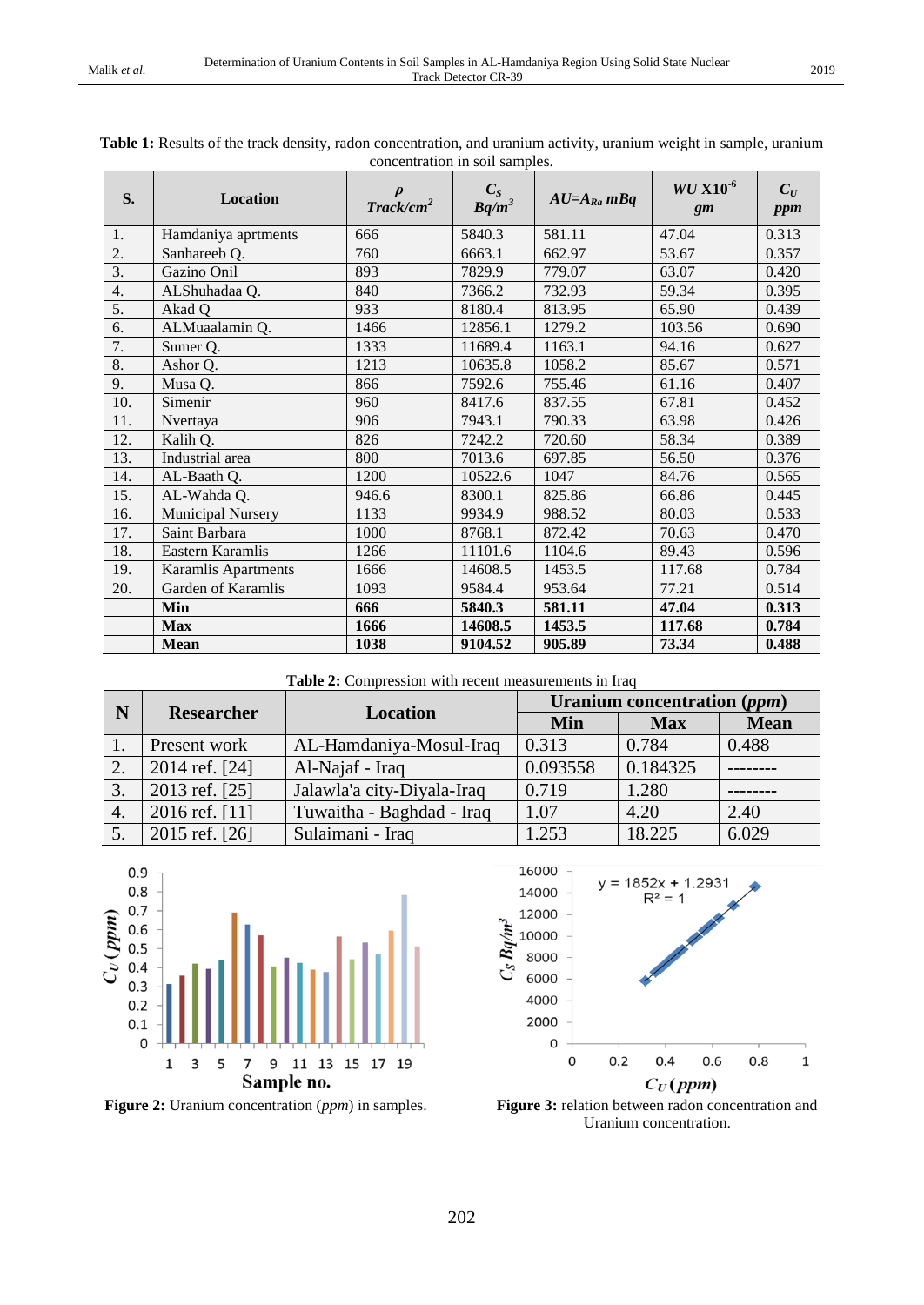### **Conclusions**

The results of this investigation showed low presence of uranium in soil samples in AL-Hamdaniya region. A correlation coefficient of 1.00 between the uranium concentration and radon concentration in soil sample obtained it is evident that as the content of uranium increased, the radon concentration as well as increase. The obtained values of uranium concentration were found to be less than the maximum permissible limit 11.7 ppm and worldwide average value 2.8 ppm as the recommended by UNSCEAR. Hence the area under investigation is safe as for as health hazards and radiological risks due to uranium concentration in the soil.

#### **References**

- <span id="page-4-0"></span>[1] Bochicchio F., McLaughling J. and Piermattei S., "Radon in indoor air", (European Collaborative Action, Report, No. 15, P. 50, (1995).
- <span id="page-4-1"></span>[2] Taskin H., Pinar A., Karavus M., and Karahan G., "Radionuclide concentrations in soil and lifetime cancer risk due to gamma radioactivity in Kirklareli Turkey", Journal of environmental radioactivity, Vol. 100(1), (49-53), (2009).
- <span id="page-4-2"></span>[3] White R. E.,"Principles and practice of soil science: the soil as a natural resource". (John Wiley & Sons), (2013).
- <span id="page-4-3"></span>[4] Steven H. Brown, "Uranium : A Citizen's Guide to Uranium" Health Physics Society Specialists in Radiation Safety, (2011)
- <span id="page-4-4"></span>[5] Todorov P., and Ilieva E. N., "Contamination with uranium from natural and anthropological sources", Rom. Journ. Phys., Vol.51(1-2), (27-34), (2006) .
- <span id="page-4-5"></span>[6] Dyck W.,"Application of Hydro Geochemistry to the Search of Uranium", Economic Geology Reports, 31, 489- 510, (1979) .
- <span id="page-4-6"></span>[7] Tanner A.B.,"Radon Migration in the Ground: A Supplementary Review. In: Gesell, T.F. and Lowder, W.M., Eds., The Natural Radiation Environment III", National Technical Information Services, National Technical Information Service, Springfield , 5-56, (1980) .
- <span id="page-4-7"></span>[8] Sahoo S. K., "Measurement of uranium and its isotopes at trace levels in environmental samples using mass spectrometry", Indian J. Phys., 83 (6) 787- 797, (2009) .
- [9] UNSCEAR"Sources and effects of Ionizing Radiation,Report to the General Assembly, (NewYork : United Nations), Vol. I., (2000) .
- <span id="page-4-8"></span>[10] UNSCEAR, United Nations Scientific Committee on the effect of Atomic Radiation, "Sources, Effect, and Risks of Ionizing Radiation", (Report to the general Assembly with Scientific Annexes, United Nation). (1993).
- <span id="page-4-17"></span>[11] Bashair M. Saied, Raad M. Al-Khafaji, and Auday T. Al-Bayati, "Measurement of Uranium Concentration in the Soil Samples by Using Solid State Nuclear Track Detectors (SSNTDs)" IJSRST: Science and Technology, [(2)4: 130-135 ] , (2016) .
- <span id="page-4-9"></span>[12] Fleischer R. L., Price P. B. and Walker R.M.,"Nuclear Tracks in Solids, Principles and Applications. (Berkeley, USA, University of California Press), (1975) .
- [13] Misdaq M. A. and Ouabi H.,"238U and 232Th concentrations in various potable waters in Morocco", J. of Rad. Analy. Nucl. Chem., Vol. 270(3), (543- 553), (2006).
- <span id="page-4-10"></span>[14] Nisar Ahmad, Mohamad Suhaimi Jaafar, Sohail Aziz Khan, Tabassum Nasir, Sajjad Ahmad and Muhammad Rahim," Measurment of Radon Exhalation Rate , Radium Activity and Annual Effective Dose from Bricks and Cement Samples Collected from Dera Ismail Khan", American Journal of Applied Scince, 11(2) p. 240-247, (2014) .
- <span id="page-4-11"></span>[15] Hamza V. Z., and Mohankumar M. N., "Cytogentic Damage in Human Blood Lymphocytes Exposed in Vitro to Radon" Mutation Research, 661, p.1-9,  $(2009)$ .
- <span id="page-4-12"></span>[16] Marcia Pires de Campos and Elaine Wirney Martins," Calibration of the Solid State Nuclear Track Detector CR-39 for Radon Measurments" , Associacao Brasileira De Energia Nuclear –ABEN , ISBN: 978-85-99141-02-1,(2007) .
- <span id="page-4-13"></span>[17] Somogi G., Hafiz A., Hunyadi I. and Toth-Szilagyi M., "Measurement of Exhalation and Diffusion Parameters of Radon in Solids by Plastic Track Detectors" ,Nucl. Track Radit. Meas., 12(1-6), pp 701- 704, (1986).
- [18] AL-Bataina B. A., Ismail A. M., Kullab and et.al," Radon Measurement in different type of nature waters in Jorden" , Radiation Measurement, 28(1-6); 591-594, (1997) .
- <span id="page-4-14"></span>[19] Ahmad M., "Employment SSNTD (CR-39) to Detect Radioactive Pollution of DU in a Particular Region from Salahadeen Governorate" Proceeding in Ist Scientific Conference for College of Science University of Tikrit. Iraq, pp295, (2011) .
- <span id="page-4-15"></span>[20] Michael F. Annunziata, Radioactivity Introduction and History", 1st edition USA, (2007).
- <span id="page-4-16"></span>[21] Podgorsak E.B., "Basic Radiation Physic", Radiation oncology physics, IAEA in Austria, Ch.1, pp1, (2005).
- [22] Sroor A., El-Bahi S.M., Ahmed F., and Abdel-Haleem A.S.," Natural Radioactivity and Radon



Copyright © 2018 Authors and Al-Mustansiriyah Journal of Science. This work is licensed under a Creative Commons Attribution-NonCommercial 4.0 International License.